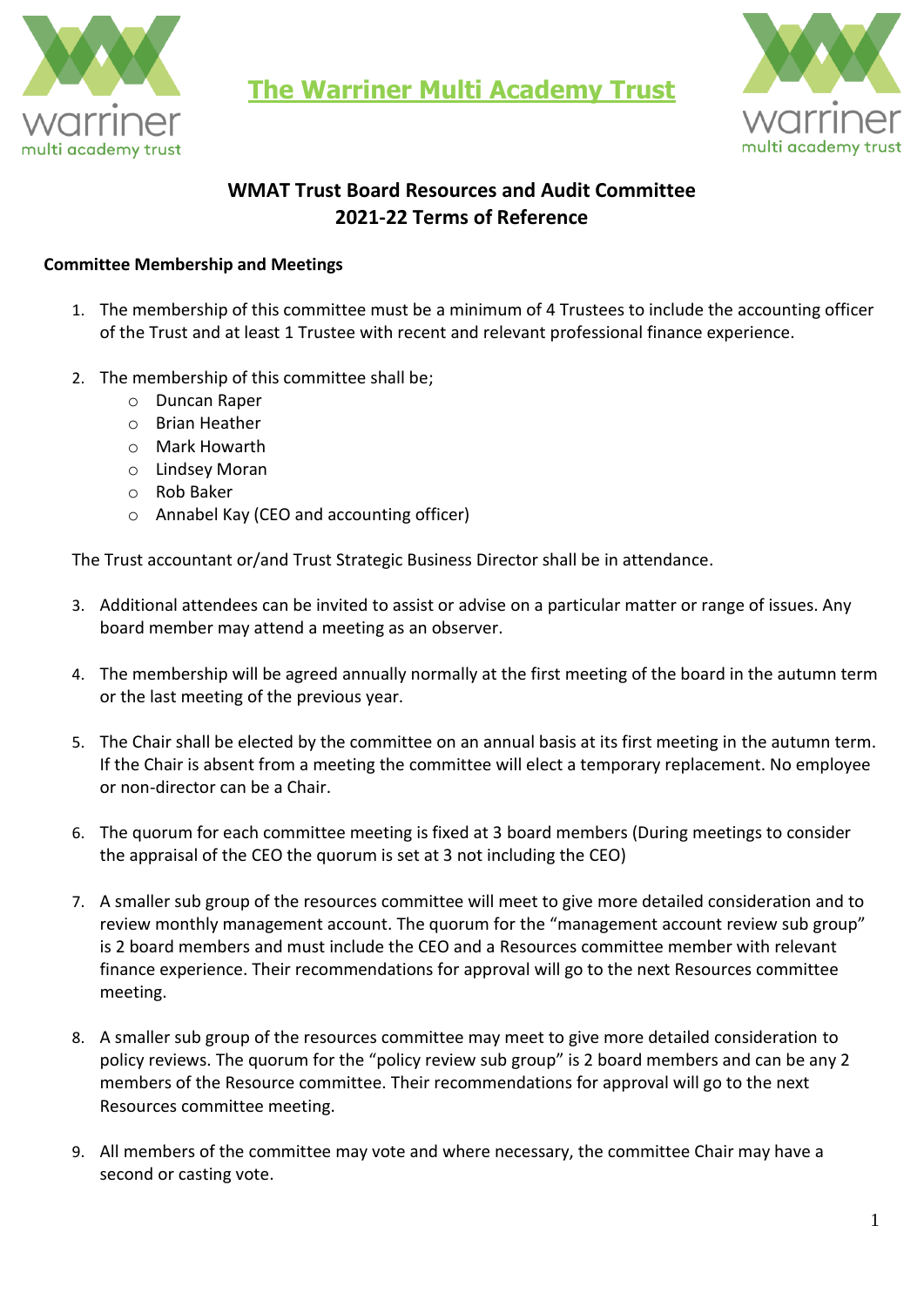- 10. The committee must meet at least three times each academic year, prior to Trust Board meetings, and as often thereafter as is necessary to fulfil its responsibilities.
- 11. The agenda and supporting papers are to be circulated at least 5 working days before each committee meeting. A formal record of the meeting will be maintained and this must be circulated to all Trustees.

# **Purpose of Committee**

- To assist the decision making of the Trust, by enabling more detailed consideration to be given to the best means of fulfilling the Trust Board's responsibilities.
- To ensure that the Trust complies with the Academies Financial Handbook and any other DfE/EFA directives.
- To maintain a strategic oversight of the Trust financial position and long term financial plan in order to maintain the financial strength of the Trust to support high outcomes for all its pupils and to make recommendations to the Trust Board accordingly.
- To agree an annual programme of work, including who will perform the work, to deliver internal scrutiny that provides coverage across the year
- To advise on the adequacy of financial and other controls and risk management arrangements
- To ensure that the Trust Central Services provision is managed effectively providing value for money and ensuring all our schools run in compliance with statutory obligations.
- To ensure sound monitoring and management of staff structures and pay is undertaken.
- To consider for approval MAT wide policies in accordance with the Policy delegation schedule.

## **Terms of Reference**

#### **Finance**

- 1. Produce a WMAT 5yr plan which is monitored and used to inform long term spending decisions and recommendations to the Trust Board.
- 2. To consider and recommend to the Trust Board, a 5 year budget for the Trust and the individual schools.
- 3. Recommend to the Trust Board the calculations to be used to determine school contributions to any centrally held budget, funded activity or resource.
- 4. Receipt and scrutiny of monthly budget monitoring reports for the Trust Central Services and all Trust schools. (this will be carried out by the management account review sub group)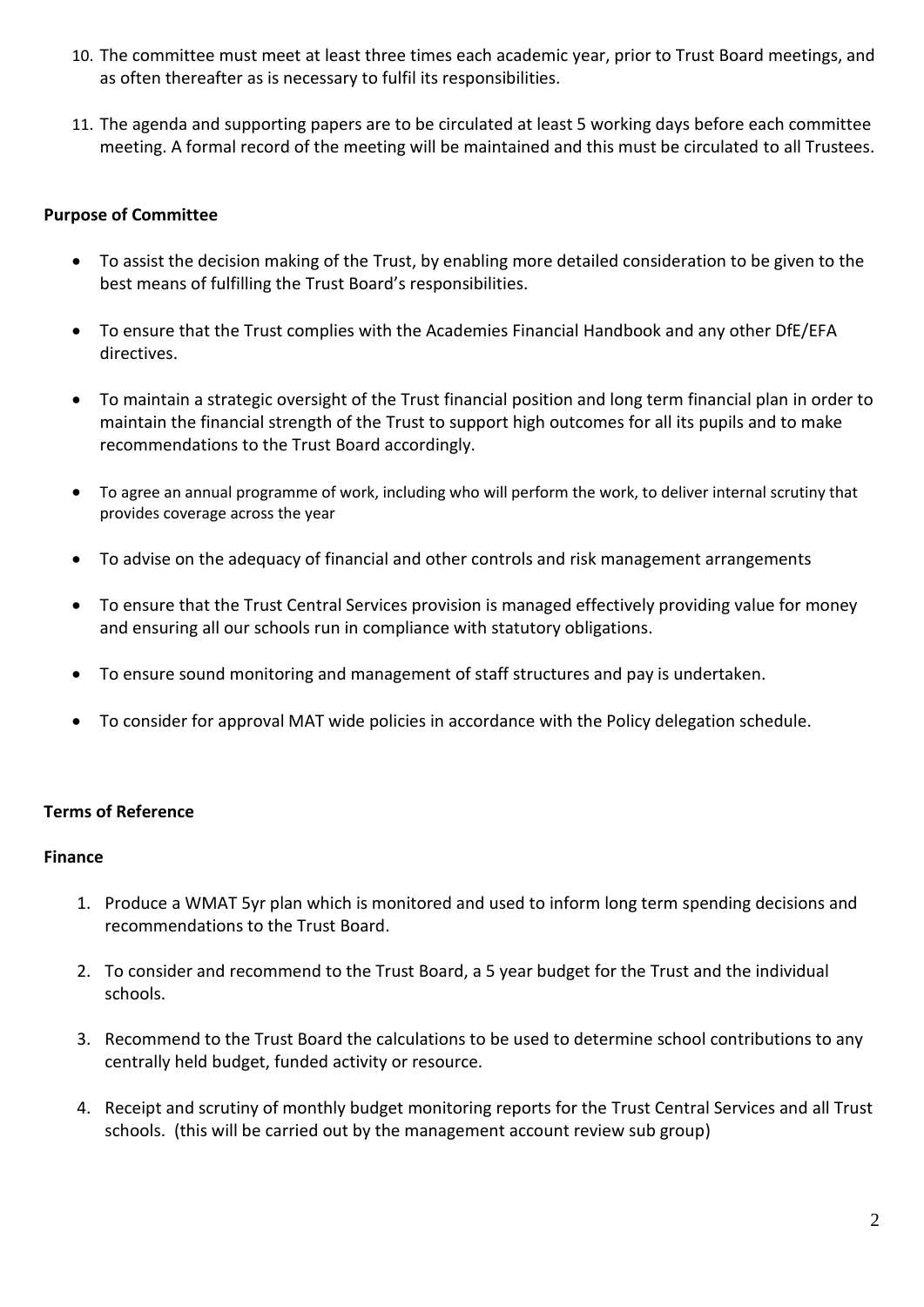- 5. Monitor the cash flow activities of the Trust on a monthly basis. (this will be carried out by the management account review sub group)
- 6. Monitor and report on any in year variance of spend against allocations and make recommendations as to any actions required to prevent a deficit arising. (this will be carried out by the management account review sub group)
- 7. To approve any virement between school and Central Service budget and likely budget overspend. (this will be carried out by the management account review sub group)
- 8. To establish financial decision levels and limits through the annual review of the WMAT financial scheme of delegation and recommend its approval to the Trust Board
- 9. To authorise payments on central or individual school items within agreed financial limits
- 10. Monitor spending decisions to ensure they are informed by best value or comply with EU procurements rules.
- 11. Undertake duties required to enable compliance with ESFA Financial reporting requirements.
- 12. Where appropriate financial benchmarking is available use it to compare expenditure with similar schools and review value for money throughout the Trust.
- 13. Contribute to the drafting of policies and plans which have financial implications or requirements.
- 14. To maintain a register of business interests / conflicts of interest for all members, trustees, governors and senior staff and review annually, ensuring that it is published as required.

## Audit and risk management

- 15. agree an annual programme of work, including who will perform the work, to deliver internal scrutiny that provides coverage across the year
- 16. review the risk register to inform the programme of work, ensuring checks are modified as appropriate each year
- 17. Receive reports from those carrying out the programme of work outlining areas reviewed, key findings and recommendations.
- 18. To consider the results and quality of external audit, ESFA financial management and governance reviews
- 19. Monitor progress in addressing recommendations of internal and external audits
- 20. To review those areas on the risk register delegated to the *Resources committee* and agree actions to mitigate that risk.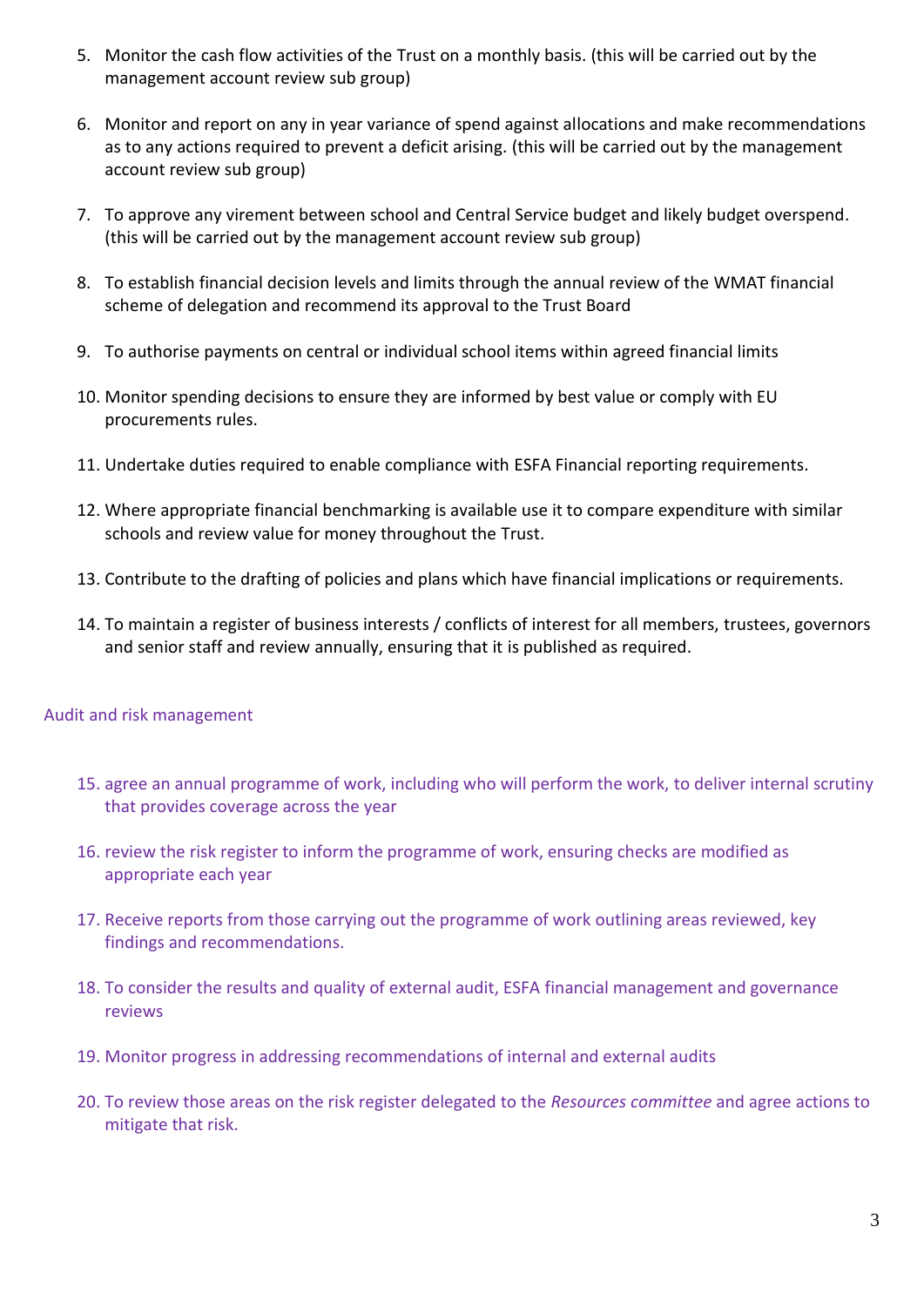## Central Services

- 21. To determine the scope and monitor the effectiveness and value for money of the mandatory Central Services Provision in the WMAT (excluding School Improvement) and ensure it provides value for money including;
	- a. Health and safety; annual audit and policy compliance
	- b. Buildings strategy
	- c. maintenance plan
	- d. Capital bids
	- e. IT
	- f. Governance
	- g. Finance
- 22. To identify those additional services to be procured on behalf of individual academies.
- 23. To monitor and review utility contracts and measures to reduce energy consumption to ensure value for money.
- 24. To consider contracts for approval.
- 25. To review annually the insurance arrangements of the Trust.

#### **Policy compliance**

- 26. ensuring that the Trust has required statutory and operational policies and procedures and that they are being applied across the Trust.
- 27. Monitoring and reviewing effectiveness of policies and procedures and make recommendations to the Trust Board about any issues or changes required.

## Personnel

- 28. Responsible for establishing the following policies, in consultation with the CEO, staff and trade union representatives,
	- a. Teachers Pay Policy
	- b. Support Staff Pay Policy
	- c. Teachers Professional Growth Policy
	- d. Head Teachers Appraisal Policy
	- e. Support Staff Appraisal Policy
	- f. Capability Policy
	- g. Staff Discipline and Grievance Policy
- 29. Taking decisions regarding the pay of teachers, following consideration of the recommendations of the CEO and in accordance with the terms of the Teachers Professional Growth, and pay policy. To be completed by the 31<sup>st</sup> October annually.
- 30. Ensuring that the pay and grading of support staff is within the agreed framework of grades in the model pay policy.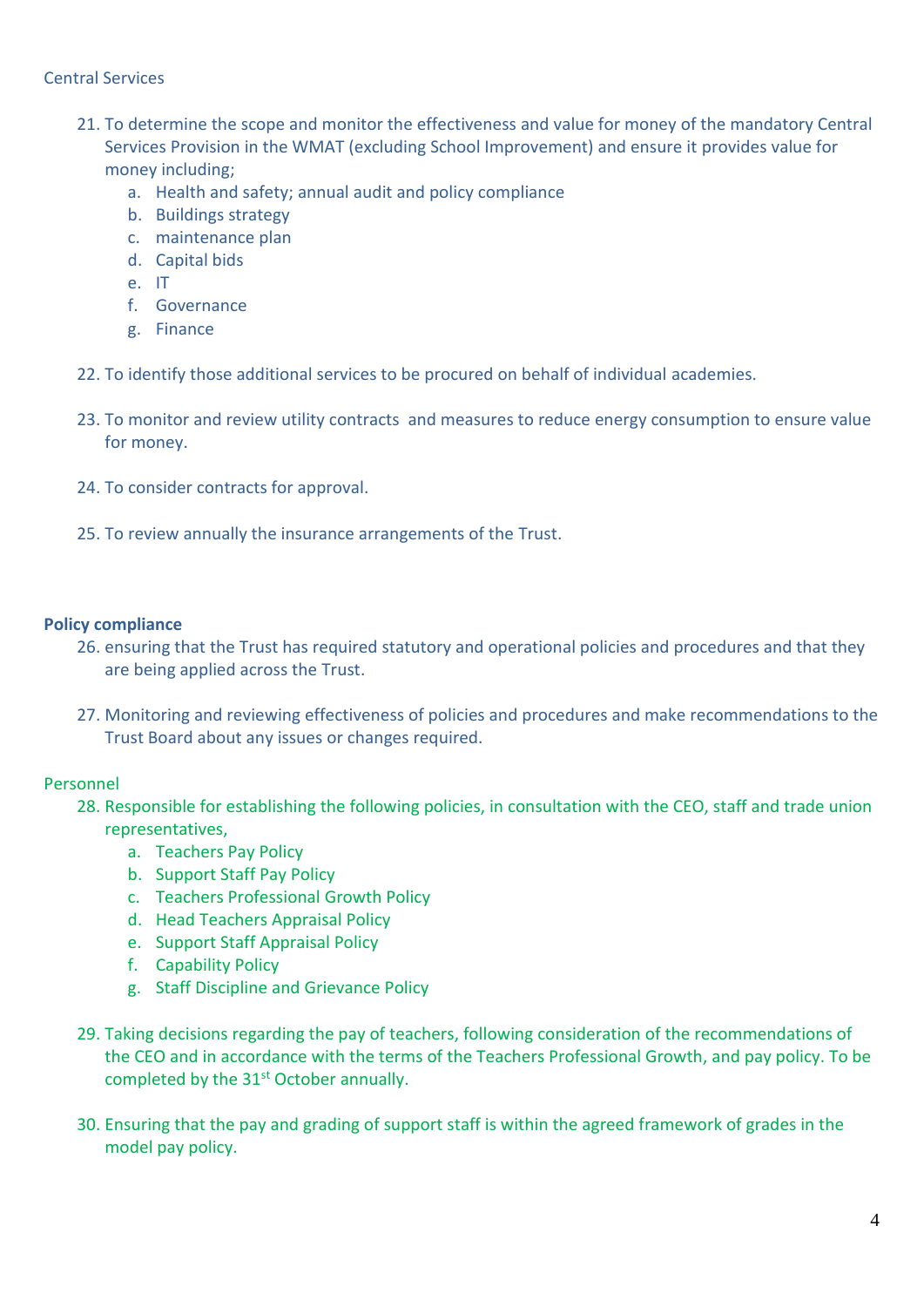- 31. Taking decisions regarding the pay of head teachers , following consideration of the recommendations of the CEO and the Academy Committee and in accordance with the terms of the Head Teachers Appraisal policy and Pay policy. To be completed by 31<sup>st</sup> December annually.
- 32. Agree job description and salary enhancement of the CEO.
- 33. Members of the Resources Committee will form an appraisal panel to carry out appraisal of CEO's performance against the agreed objectives and make pay recommendation. To be completed by  $31<sup>st</sup>$ December annually.
- 34. The appraisal panel will set objectives of the CEO for the new appraisal period.
- 35. Take decisions regarding proposed changes to leadership structure within the individual Academies.
- 36. Form and carry out grievance and disciplinary hearings in accordance with the terms of the Staff Discipline and Grievance Policy.
- 37. Form and carry out pay progression appeal hearings in accordance with the terms of the Pay policy.

#### Reporting requirements

- Submit agreed WMAT budget to WMAT Trust Board for approval.
- Report to WMAT Trust Board revisions to agreed budget and seek approval for any significant changes any monitoring issues or collaboration or funding opportunities.
- Report to the Trust Board end of year out turns and commitments against any carry forward.
- Report termly to the Trust Board a summary of the Trusts financial position including year to date surplus/deficit and predicted year end surplus/deficit. Report any areas of concern.
- Recommend to the Trust Board bids submission to DfE or external funding streams for additional revenue or capital money.
- Recommend to the Trust Board for approval of the "delegation of financial powers"
- Recommend to the Trust Board for approval the annual audited accounts and report
- Recommend to the Trust Board for approval the contribution of schools to the Central Services budget.
- Report 6 times a year to the Academy Committee a summary of the monthly account review meeting to include; summary of scrutiny, overview of schools financial position year to date and predicted for year end, any agreed actions with the Head Teacher for the Governing Body to monitor.
- Report to the Trust Board any other decisions taken or policies approved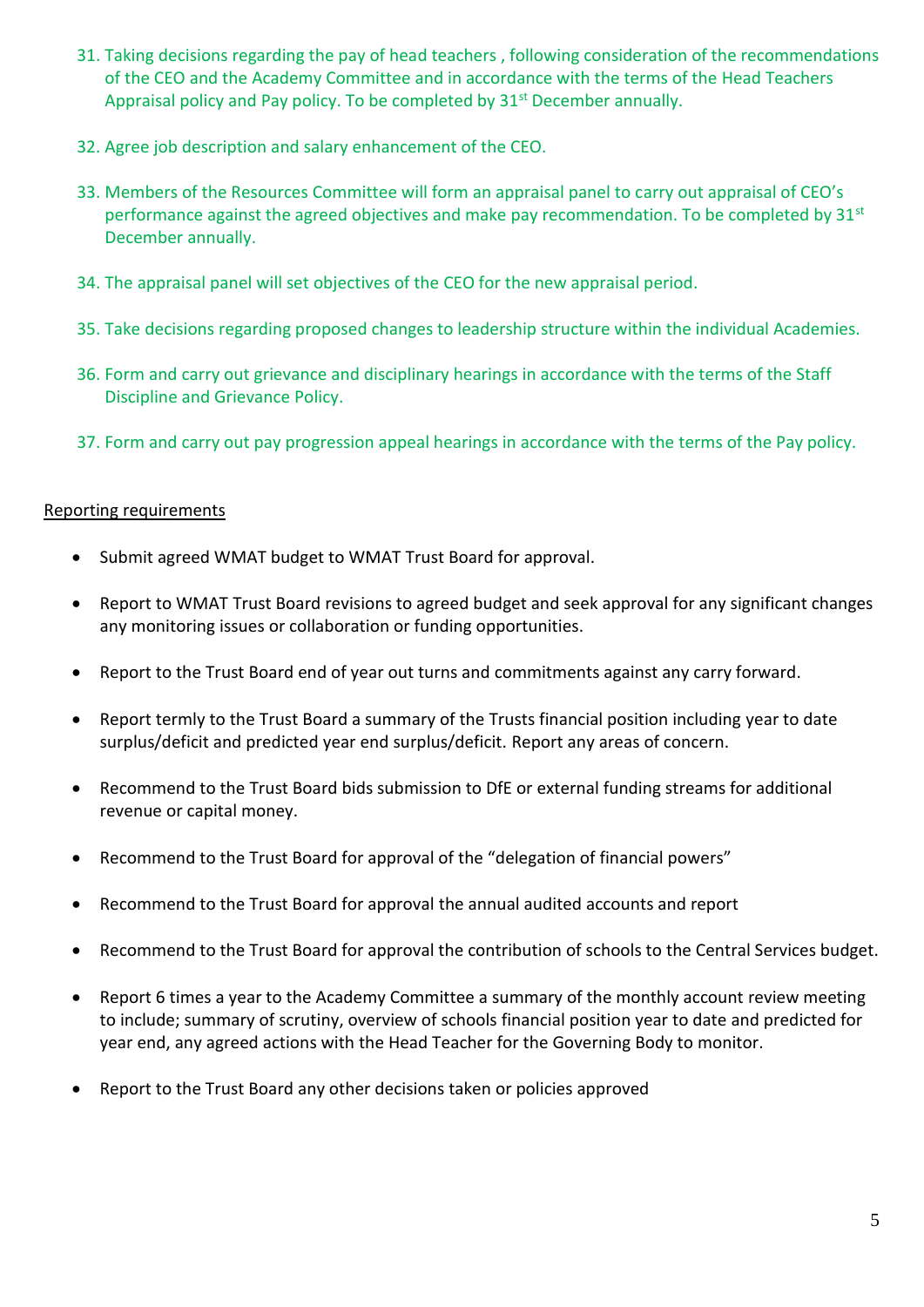# Advising and requiring actions of Academy Committees

Specific responsibility for the dissemination of information and actions required of Academy Committees will be delegated to the clerk to the WMAT. Academy Committees will be required via that person to confirm actions taken.

# Advising and requiring actions of Academy Schools

Delegated responsibility for informing and ensuring actions required by the committee are executed at individual school level will be through the Chief Executive Officer or Chief Finance Officer as is appropriate and recorded in the committee minutes.

**These Terms of Reference for the Resources Committee of the WMAT were approved by The Trust Board of the WMAT on the 14th July 2021**

**Review Due July 2022**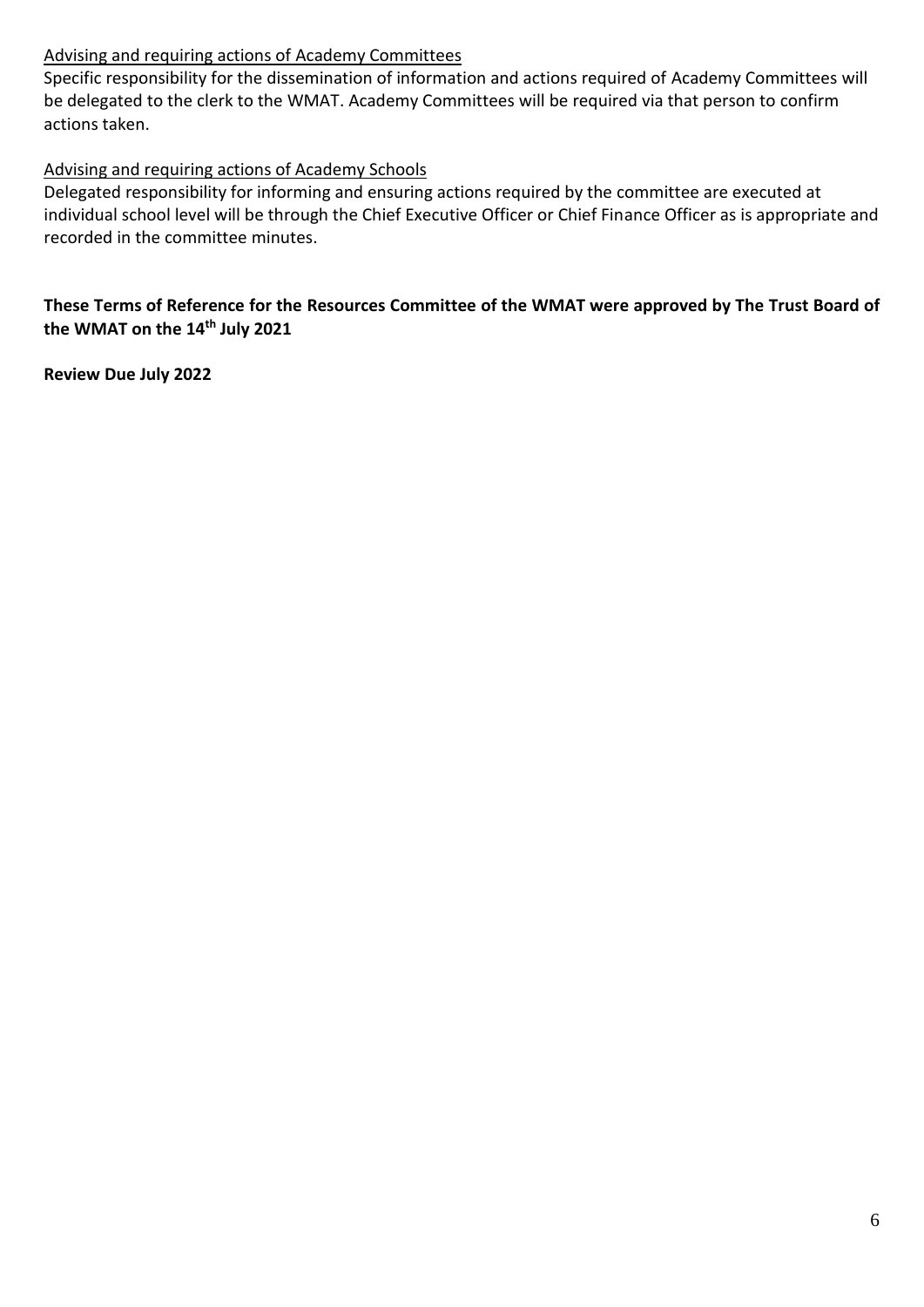#### **ANNUAL SCHEDULE OF BUSINESS - RESOURCES COMMITTEE**

|        | Management                                                                                                      | Proposed                                                                                                                                                          | <b>Policy Review</b>                                                                                                            | <b>Resources Committee Meeting</b>                                                                         |
|--------|-----------------------------------------------------------------------------------------------------------------|-------------------------------------------------------------------------------------------------------------------------------------------------------------------|---------------------------------------------------------------------------------------------------------------------------------|------------------------------------------------------------------------------------------------------------|
|        | account review                                                                                                  | budgets and                                                                                                                                                       | meeting                                                                                                                         |                                                                                                            |
|        | meetings.                                                                                                       | reforecast                                                                                                                                                        |                                                                                                                                 |                                                                                                            |
|        | Face to Face minuted<br>meeting between<br>minimum of 1 Finance<br>trustee, CEO and school's<br>Finance Officer | meetings with<br><b>Head Teacher</b><br>Face to Face minuted<br>meeting between 2<br>Finance trustees, CEO,<br>SBD, HT, Lead Finance<br>Governor, Finance Officer | Face to Face minutes<br>meeting, to consider<br>reviewed policies to<br>recommend to the<br>Resources committee for<br>approval | Business to be considered by a quorate meeting of the WMAT Resources Committee                             |
| Autumn | July accounts<br>$\bullet$                                                                                      |                                                                                                                                                                   | Meetings will be                                                                                                                | <b>Resources meeting 1</b>                                                                                 |
| Term   |                                                                                                                 |                                                                                                                                                                   | scheduled across                                                                                                                | • Agree Chair of committee                                                                                 |
|        | August<br>$\bullet$                                                                                             |                                                                                                                                                                   | the year                                                                                                                        | Receive Financial procedures, administration and control manual.<br>$\bullet$                              |
|        | accounts                                                                                                        |                                                                                                                                                                   | according to                                                                                                                    | Consider written scheme of delegation of financial powers and recommend<br>$\bullet$                       |
|        |                                                                                                                 |                                                                                                                                                                   | need.                                                                                                                           | approval to the Trust Board                                                                                |
|        | September<br>$\bullet$                                                                                          |                                                                                                                                                                   |                                                                                                                                 | Review changes in Academies Financial Handbook<br>$\bullet$                                                |
|        | accounts                                                                                                        |                                                                                                                                                                   |                                                                                                                                 | Review and agree annex C of AFH<br>$\bullet$                                                               |
|        | October<br>$\bullet$                                                                                            |                                                                                                                                                                   |                                                                                                                                 | Standard agenda item - do we have anything to add to the programme of work for<br>internal audit?          |
|        | accounts                                                                                                        |                                                                                                                                                                   |                                                                                                                                 | Receive summary report of previous year programme of work of internal scrutiny                             |
|        |                                                                                                                 |                                                                                                                                                                   |                                                                                                                                 | with recommendations to inform new programme.                                                              |
|        |                                                                                                                 |                                                                                                                                                                   |                                                                                                                                 | Consideration of teacher pay progression recommendations from the CEO<br>$\bullet$                         |
|        |                                                                                                                 |                                                                                                                                                                   |                                                                                                                                 | Consider national pay award for recommendation to the Trust Board.<br>$\bullet$                            |
|        |                                                                                                                 |                                                                                                                                                                   |                                                                                                                                 | Receive Central Services summary of provision and effectiveness report to include;<br>$\bullet$            |
|        |                                                                                                                 |                                                                                                                                                                   |                                                                                                                                 | o Health and Safety                                                                                        |
|        |                                                                                                                 |                                                                                                                                                                   |                                                                                                                                 | o Capital Bids                                                                                             |
|        |                                                                                                                 |                                                                                                                                                                   |                                                                                                                                 | <b>Consider contracts for approval</b><br>$\bullet$                                                        |
|        |                                                                                                                 |                                                                                                                                                                   |                                                                                                                                 | Receive WMAT development plan<br>$\bullet$                                                                 |
|        |                                                                                                                 |                                                                                                                                                                   |                                                                                                                                 | Agree report to the Trust Board, to include                                                                |
|        |                                                                                                                 |                                                                                                                                                                   |                                                                                                                                 | summary of the Trusts financial position and link to strategic objectives<br>$\circ$                       |
|        |                                                                                                                 |                                                                                                                                                                   |                                                                                                                                 | risks highlighted by review and agreed actions to reduce                                                   |
|        |                                                                                                                 |                                                                                                                                                                   |                                                                                                                                 | recommendation to approve delegation of financial powers<br>outcome of internal scrutiny review<br>$\circ$ |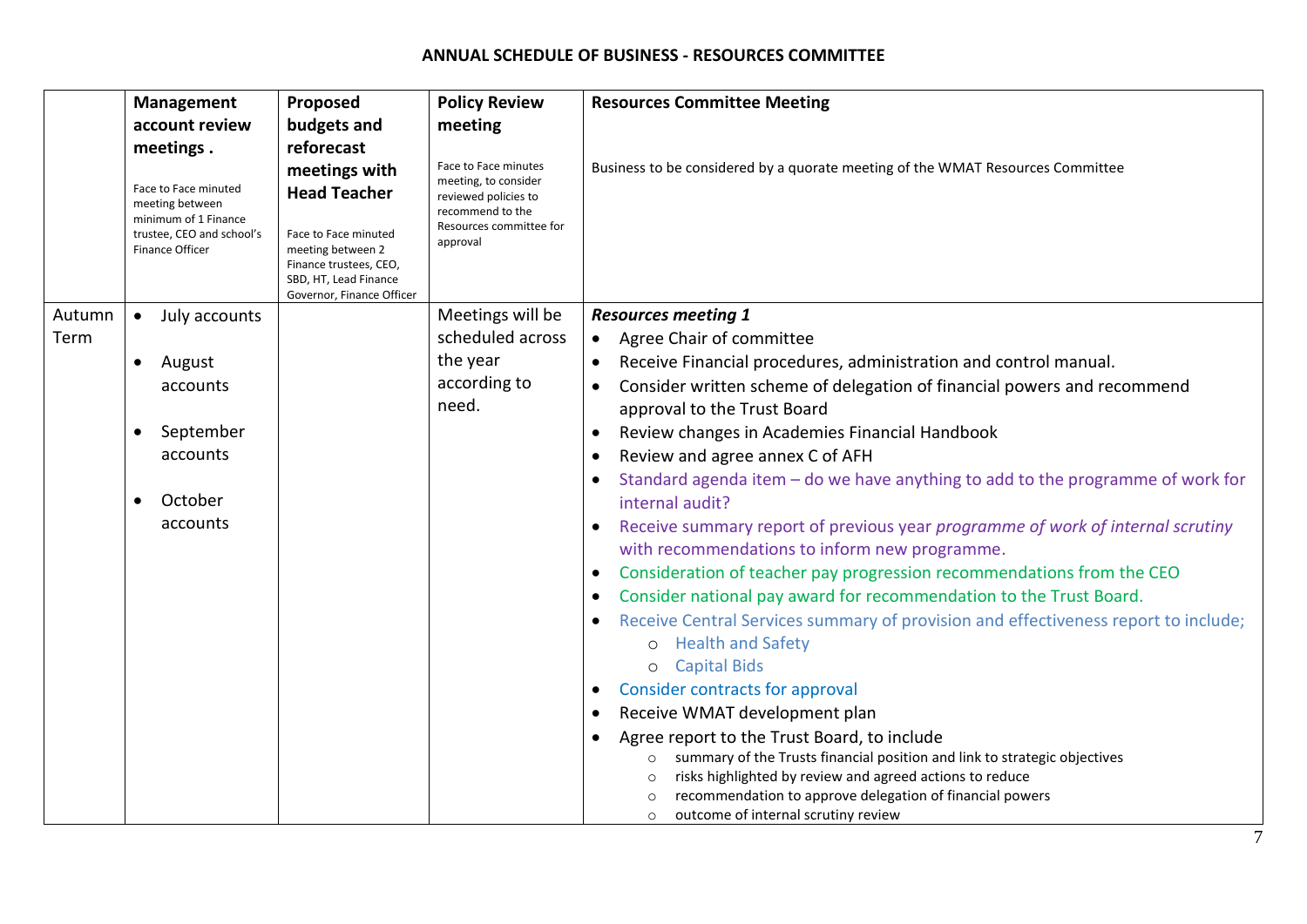|        |                       |                       | summary of pay progression recommendations                                                                           |
|--------|-----------------------|-----------------------|----------------------------------------------------------------------------------------------------------------------|
|        |                       |                       | recommendation to approve pay award                                                                                  |
|        |                       |                       | any other decisions taken/policies approved                                                                          |
|        |                       |                       |                                                                                                                      |
|        |                       |                       | <b>Resources meeting 2</b>                                                                                           |
|        |                       |                       | • Receive and consider audited accounts and annual report to recommend approval                                      |
|        |                       |                       | to the Trust Board.                                                                                                  |
|        |                       |                       | Consider reappointment of external auditors to recommend to Members                                                  |
|        |                       |                       | Agree programme of work of internal scrutiny including who is to carry out the                                       |
|        |                       |                       | work for new academic year.                                                                                          |
|        |                       |                       | Receive Central Services summary of provision and effectiveness report to include;                                   |
|        |                       |                       | o Health and safety                                                                                                  |
|        |                       |                       | IT<br>$\bigcirc$                                                                                                     |
|        |                       |                       | <b>Procurements and contracts</b><br>$\bigcap$                                                                       |
|        |                       |                       | <b>Consider contracts for approval</b>                                                                               |
|        |                       |                       | Consideration of Head Teacher pay progression recommendation from CEO.                                               |
|        |                       |                       | Consideration of CEO pay progression from the appraisal panel                                                        |
|        |                       |                       | Agree report to the Trust Board, to include;                                                                         |
|        |                       |                       | summary of the Trusts financial position and link to strategic objectives<br>$\circ$                                 |
|        |                       |                       | Recommendation to approve audited accounts and annual report                                                         |
|        |                       |                       | Summary of programme of work of internal scrutiny<br>$\circ$                                                         |
|        |                       |                       | Outcome of review of CS provision and effectiveness<br>$\circ$                                                       |
|        |                       |                       | risks highlighted by review and agreed actions to reduce<br>$\circ$<br>summary of HT pay progression recommendations |
|        |                       |                       | any other decisions taken/policies approved                                                                          |
|        |                       |                       |                                                                                                                      |
| Spring | November<br>$\bullet$ | January;<br>$\bullet$ | Resources meeting 3 (HTs be requested to attend)                                                                     |
| Term   | accounts              | proposed              | Consider Strategic Plans for the Trust and the financial implications<br>$\bullet$                                   |
|        |                       | budget                | Agree budget assumptions with HTs based on the above<br>٠                                                            |
|        | December              | reforecast            | Receive and approve Financial Reserves Policy<br>$\bullet$                                                           |
|        | accounts              |                       | Receive and Approve WMAT investment Policy<br>$\bullet$                                                              |
|        |                       |                       | Review Risk Register (highlight to Board significant risks and agreed actions to                                     |
|        | January               |                       | reduce. Consider if anything should be added to the programme of work of internal                                    |
|        | accounts              |                       | scrutiny)                                                                                                            |
|        |                       |                       | Receive Central Services summary of provision and effectiveness report to include;                                   |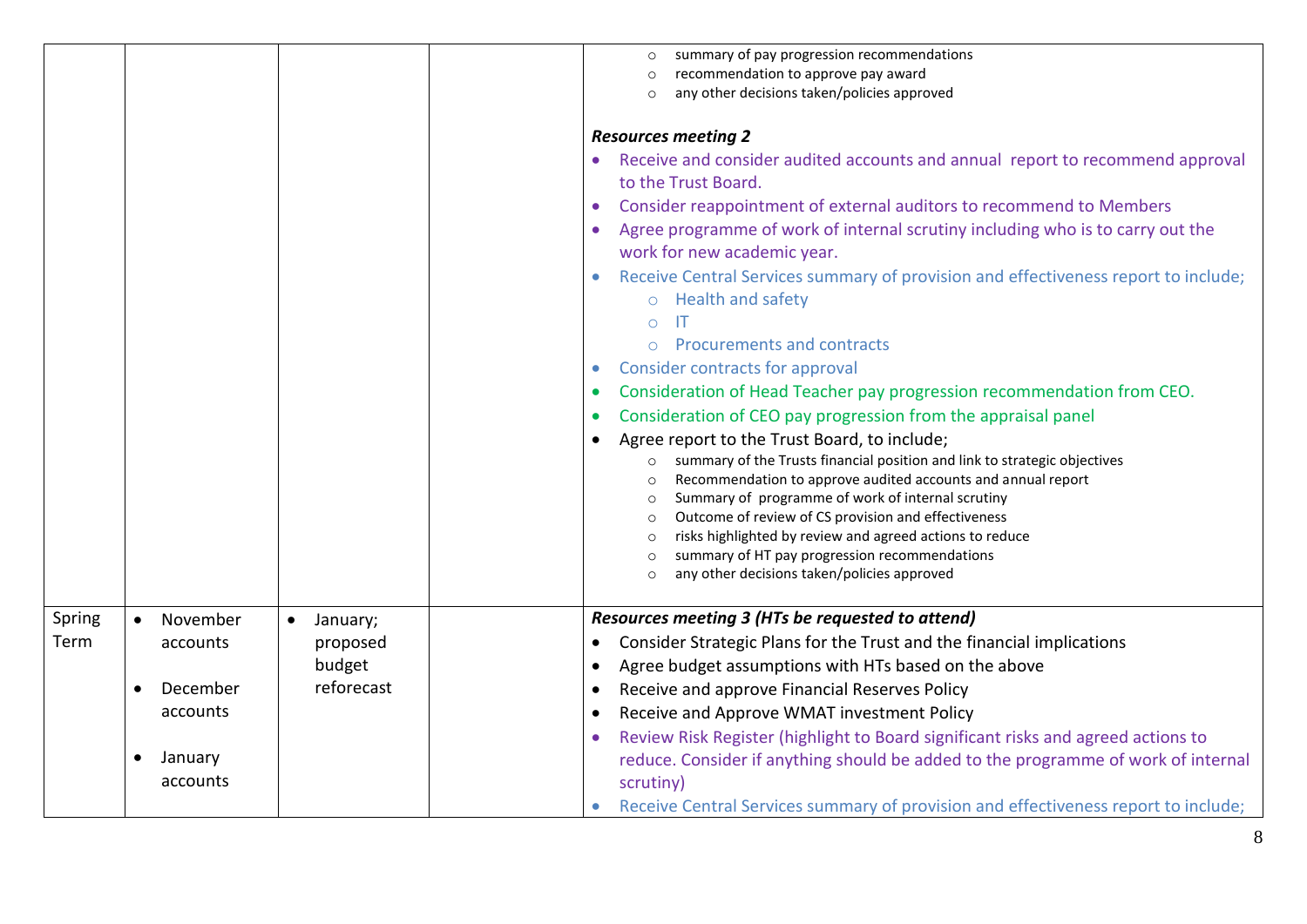|        | February<br>$\bullet$      |                    | o Health and Safety                                                                                                       |
|--------|----------------------------|--------------------|---------------------------------------------------------------------------------------------------------------------------|
|        | accounts                   |                    | Maintenance<br>$\bigcirc$                                                                                                 |
|        |                            |                    | <b>Consider contracts for approval</b><br>$\bullet$                                                                       |
|        |                            |                    | Review Development Plan                                                                                                   |
|        |                            |                    | Agree report to the Trust Board, to include;                                                                              |
|        |                            |                    | summary of the Trusts financial position and link to strategic objectives<br>$\circ$                                      |
|        |                            |                    | risks highlighted by review,                                                                                              |
|        |                            |                    | any other decisions taken/policies approved                                                                               |
|        |                            |                    | <b>Resources meeting 4</b>                                                                                                |
|        |                            |                    | Review programme of work and agree focus for bought in internal audit                                                     |
|        |                            |                    | Receive Central Services summary of provision and effectiveness report to include;                                        |
|        |                            |                    | <b>Health and safety</b><br>$\circ$                                                                                       |
|        |                            |                    | <b>CIF bids</b><br>$\Omega$                                                                                               |
|        |                            |                    | $\mathsf{I}$<br>$\Omega$                                                                                                  |
|        |                            |                    | Review insurance arrangements of the WMAT                                                                                 |
|        |                            |                    | <b>Consider contracts for approval</b>                                                                                    |
|        |                            |                    | Agree report to the Trust Board, to include;<br>summary of the Trusts financial position and link to strategic objectives |
|        |                            |                    | Outcome of review of CS provision and effectiveness<br>$\circ$                                                            |
|        |                            |                    | risks highlighted by review and agreed actions to reduce<br>$\circ$                                                       |
|        |                            |                    | confirm insurance recommendations                                                                                         |
|        |                            |                    | any other decisions taken/policies approved                                                                               |
| Summer | March<br>$\bullet$         | $\bullet$<br>June; | <b>Resources meeting 5</b>                                                                                                |
| Term   | accounts                   | Proposed           | Approve budget forecast return outturn by 21 <sup>st</sup> May                                                            |
|        |                            | budget for         | Agree assumptions for budget including individual schools contribution to Central<br>$\bullet$                            |
|        | April account<br>$\bullet$ | submission         | Services for recommendation to the Trust Board.                                                                           |
|        |                            |                    | Receive Central Services summary of provision and effectiveness report to include;                                        |
|        |                            |                    | <b>Health and safety</b><br>$\circ$                                                                                       |
|        | May accounts<br>$\bullet$  |                    | IT<br>$\circ$                                                                                                             |
|        |                            |                    | <b>Procurements and contracts</b><br>$\circ$                                                                              |
|        | June accounts<br>$\bullet$ |                    | <b>Consider contracts for approval</b>                                                                                    |
|        |                            |                    | <b>Review Development Plan</b>                                                                                            |